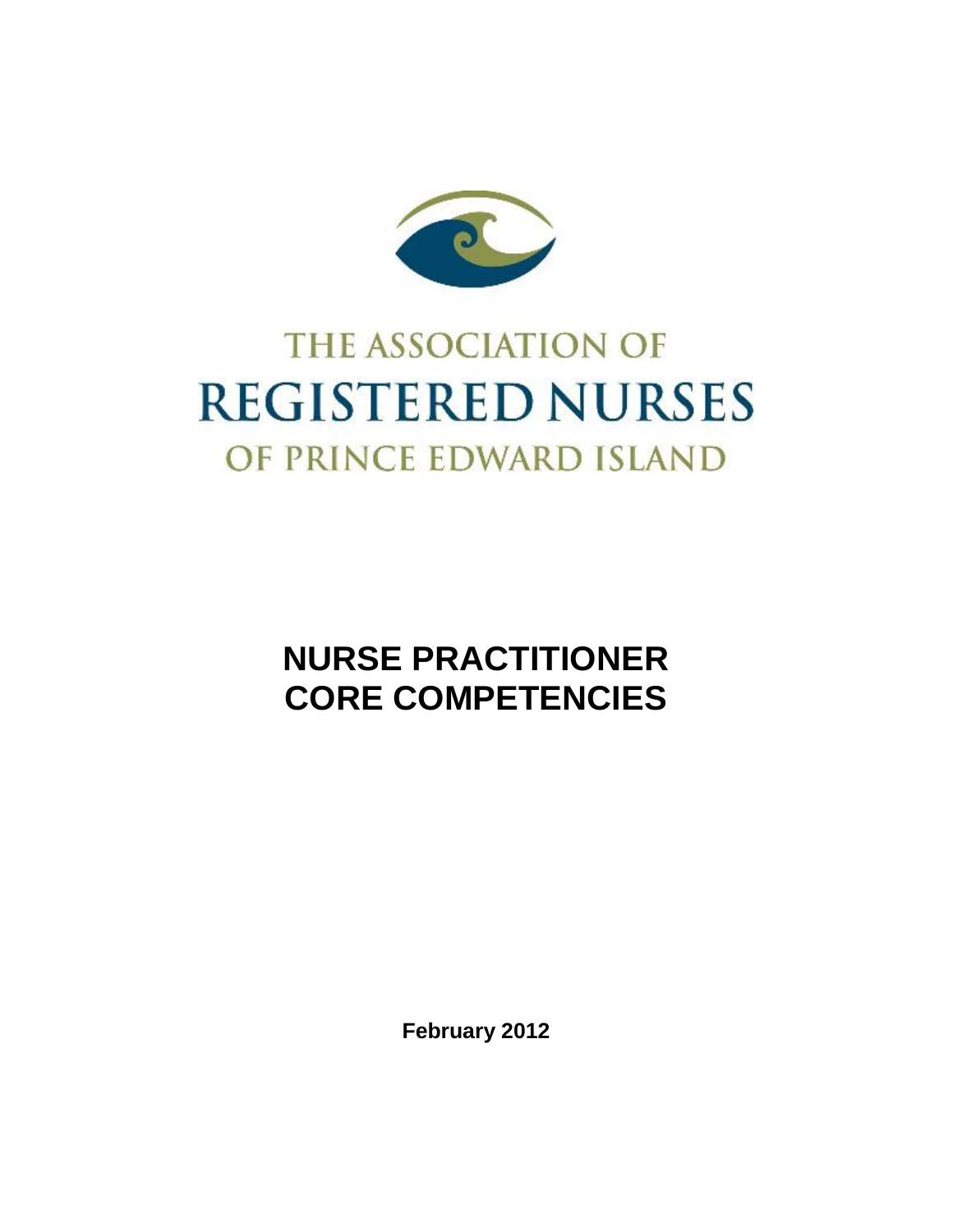#### **Acknowledgments**

This ARNPEI document is adapted from the *Canadian Nurse Practitioner Core Competency Framework* (2010), which defines the core competencies required for safe, competent and ethical nurse practitioner practice. Appreciation and thanks are extended to the regulatory authorities, the Canadian Nurse Practitioner Core Competency Committee, the Registered Nurses Association of Ontario, and nurse practitioners across Canada who participated in the development of this document.

The Executive Directors of the registered nursing regulatory bodies in Canada requested the Canadian Nurses Association and Canada's Testing Company, Assessment Strategies Inc., to facilitate the update and revision of the core entry-level competencies for nurse practitioner practice in Canada. Through a series of teleconferences, electronic communications, subgroup work and one face-to-face meeting, the *Canadian Nurse Practitioner Core Competency Framework* (2010) was completed. The *Canadian Nurse Practitioner Core Competency Framework* (2010) was developed for use by participating jurisdictions.

This framework defines the core competencies required for safe, competent and ethical nurse practitioner practice. The core competencies are transferable across diverse practice settings and client populations. As a result, the framework is fundamental to all nurse practitioner practice in Canada.

Association of Registered Nurses of Prince Edward Island 53 Grafton Street Charlottetown PE C1A 1K8 Tel: 902-368-3764 Email: [info@arnpei.ca](mailto:info@arnpei.ca)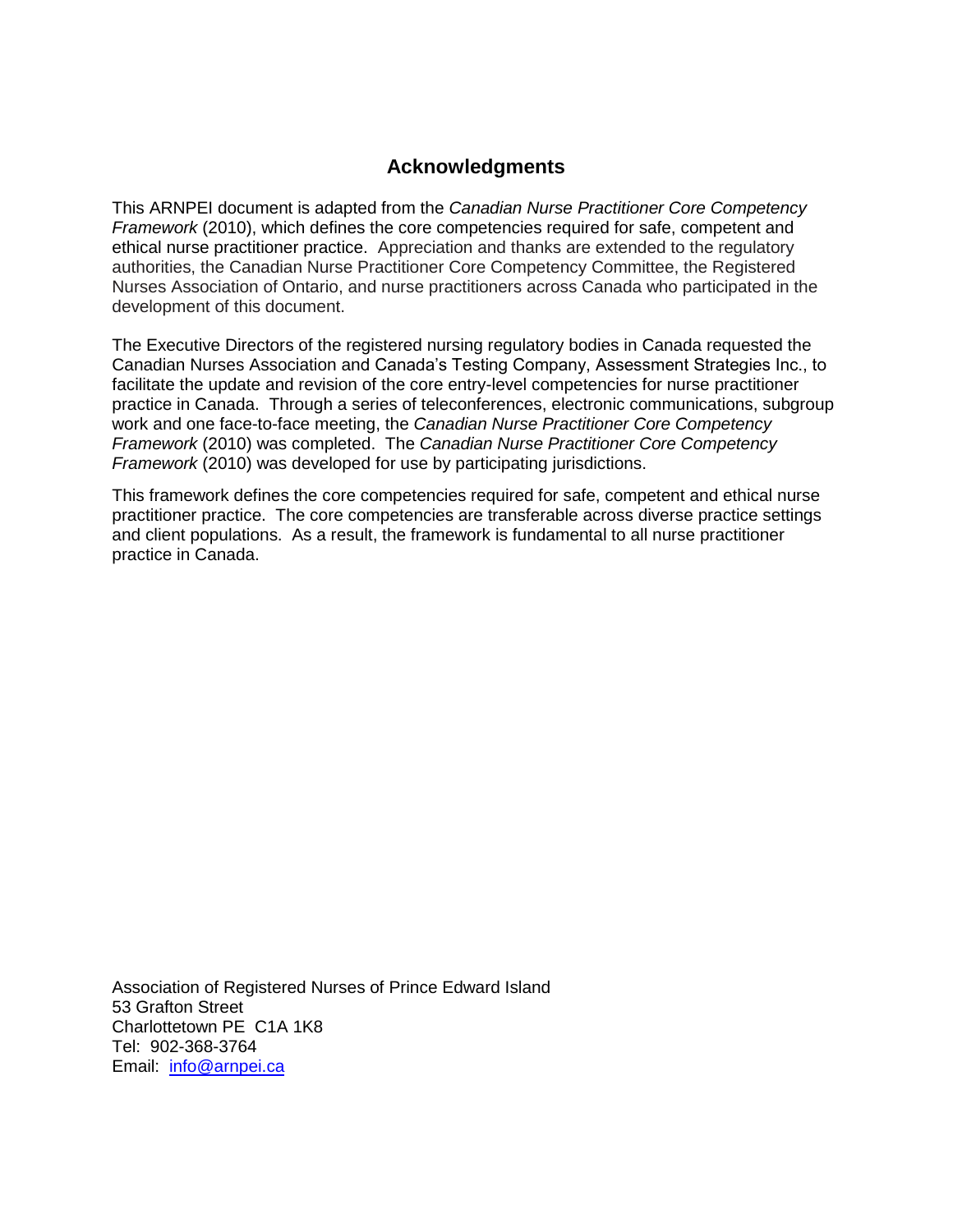# **Table of Contents**

|                          |                                                                                                                                                              | Page                  |
|--------------------------|--------------------------------------------------------------------------------------------------------------------------------------------------------------|-----------------------|
|                          | Introduction<br><b>Profile of the Nurse Practitioner</b><br>Overview of Competencies                                                                         | 1<br>1<br>1           |
| Assumptions              |                                                                                                                                                              | 3                     |
| Competencies             |                                                                                                                                                              | 4                     |
| I.                       | Professional Role, Responsibility, and Accountability<br>A. Clinical Practice<br>B. Collaboration, Consultation and Referral<br>C. Research<br>D. Leadership | 4<br>4<br>5<br>5<br>6 |
| II.                      | Health Assessment and Diagnosis                                                                                                                              | 7                     |
| III.                     | <b>Therapeutic Management</b>                                                                                                                                | 8                     |
| IV.                      | Health Promotion and Prevention of Illness and Injury                                                                                                        | 10                    |
| <b>Glossary of Terms</b> |                                                                                                                                                              | 11                    |
| References               |                                                                                                                                                              | 14                    |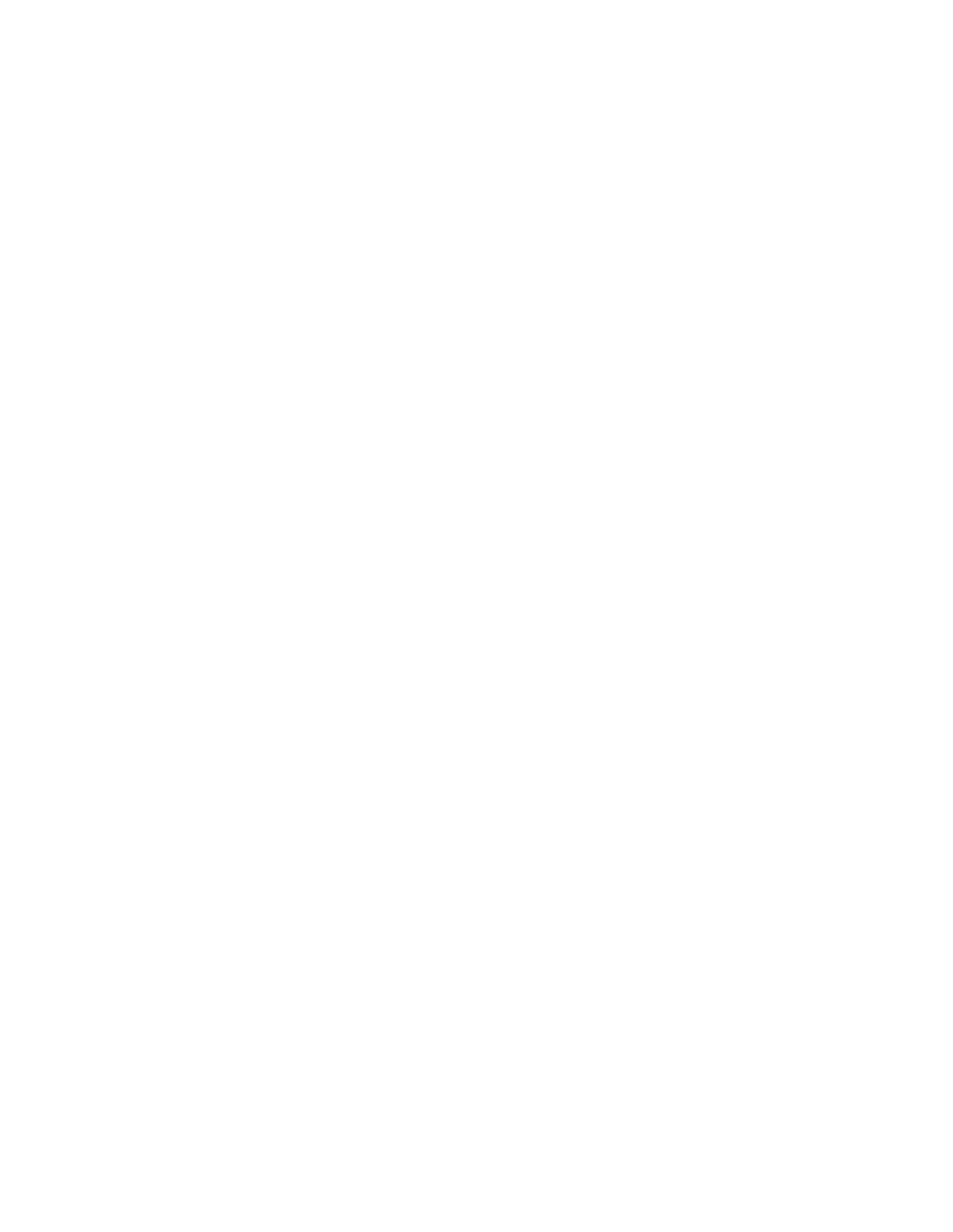#### **Introduction**

The competency statements describe the integrated knowledge, skills, judgments and attributes that guide nurse practitioner practice. Safe, competent, ethical nurse practitioner practice requires the integration and performance of many competencies simultaneously. This document may be used by nurse practitioners to support self-reflection, self-evaluation and continuing competence, as well as to educate others about their role. Nurse practitioner educators may use it for curriculum development. This document is also a useful resource for helping others - including government agencies, employers, health providers and the public to understand what to expect of nurse practitioners.

#### **Profile of the Nurse Practitioner**

Nurse practitioners, as autonomous health professionals with advanced education, provide essential health services grounded in professional, ethical and legal standards. They integrate their in-depth knowledge of advanced nursing practice and theory, health management, health promotion and disease/injury prevention, and other relevant biomedical and psychosocial theories to provide comprehensive health services. Nurse practitioners work in collaboration with their clients and other health care providers in the provision of high quality patient-centered care. They work with diverse client populations, in a variety of contexts and practice settings.

Nurse practitioners have the competence to provide comprehensive health assessment, to diagnose health/illness conditions and to treat and manage acute and chronic illness within a holistic model of care. Nurse practitioners order and interpret screening and diagnostic tests, perform procedures and prescribe medications, while integrating the principles of resource allocation and cost-effectiveness, in accordance with federal and provincial legislation and policy.

Nurse practitioners are accountable for their practice and to communicate with clients about health assessment findings and diagnoses, further required testing, referral to other health care professionals and are responsible for client follow-up. Nurse practitioners counsel clients on symptom management, health maintenance, pharmacotherapy, alternative therapies, rehabilitation strategies and other health programs.

Nurse practitioners have the knowledge to assess population health trends and patterns and design services to promote healthy living. They provide leadership in the development, implementation and evaluation of strategies to promote health and prevent illness and injury with interprofessional teams, other health care providers and sectors as well as community members. Nurse practitioners collaborate in the development of policy to influence health services and healthy public policy.

#### **Overview of Competencies**

Nurse practitioner competencies reflect advanced nursing practice by building and expanding upon the competencies required of a registered nurse. This document expands on the competencies defined in the *Advanced Nursing Practice: A National Framework* (CNA, 2008) as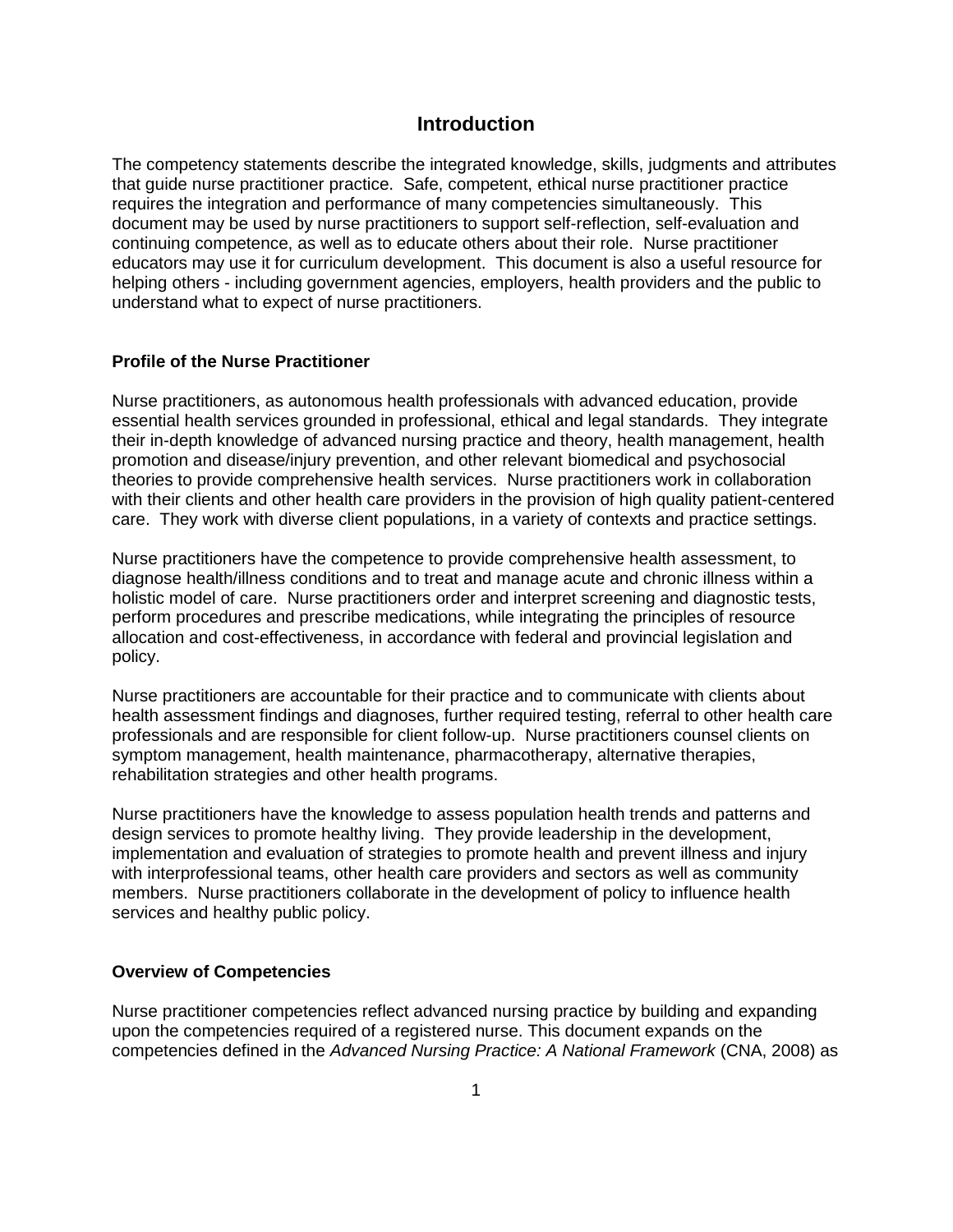these competencies apply to nurse practitioners. The core competencies in this document are organized into four categories:

- I. Professional Role, Responsibility and Accountability;<br>II. Health Assessment and Diagnosis:
- Health Assessment and Diagnosis;
- III. Therapeutic Management; and
- IV. Health Promotion and Prevention of Illness and Injury.

The competencies were developed according to certain assumptions and terms; thus, interpretation of the competencies requires an understanding of the assumptions and the key terms found in the glossary of terms.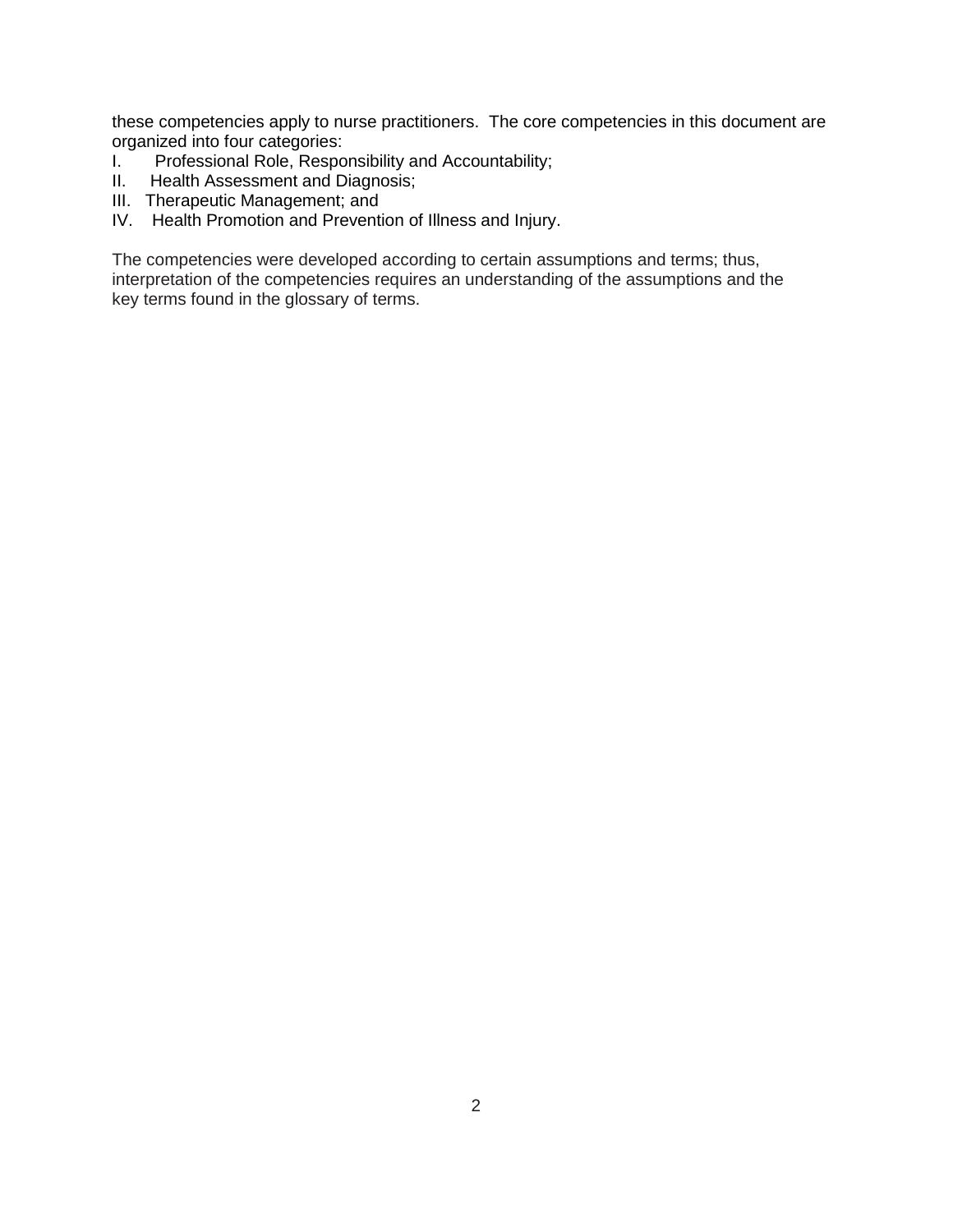#### **Assumptions**

Familiarity with the assumptions used to develop the core competencies is essential to the understanding of how these competencies may be applied to the nurse practitioner practice in all roles and settings, not only those specific to a particular client population or practice environment. In developing the core competencies listed in this document, the following assumptions were made.

- 1. The practice of nurse practitioners is grounded in the values, knowledge and theories of professional nursing practice.
- 2. Nurse practitioner core competencies build and expand upon the competencies required of a registered nurse.
- 3. Nurse practitioner core competencies require additional nursing education, usually achieved at the graduate level, with a substantial clinical component.
- 4. Nurse practitioner core competencies are the foundation for all nurse practitioner practice and are applicable across diverse practice settings and client populations.
- 5. Nurse practitioner core competencies are an essential element of nurse practitioner competence assessment.
- 6. Nurse practitioner practice is grounded in the five World Health Organization (WHO) principles of primary health care: accessibility; public participation; health promotion; appropriate technology and intersectoral collaboration.
- 7. Nurse practitioners provide services relating to health promotion, illness and injury prevention, rehabilitative care, curative and supportive care, and palliative/end-of-life care.
- 8. The identified competencies incorporate the competencies identified for advanced nursing practice and specifically address the activities that are included in the legislated scope of practice of nurse practitioners, e.g., health assessment, diagnosis of acute and chronic illnesses and there therapeutic management.
- 9. Nurse practitioners work in collaboration with other health care providers to provide safe, high quality health care services.
- 10. Newly graduated nurse practitioners gain proficiency in the breadth and depth of their practice over time, with support from employers, mentors and health care team members.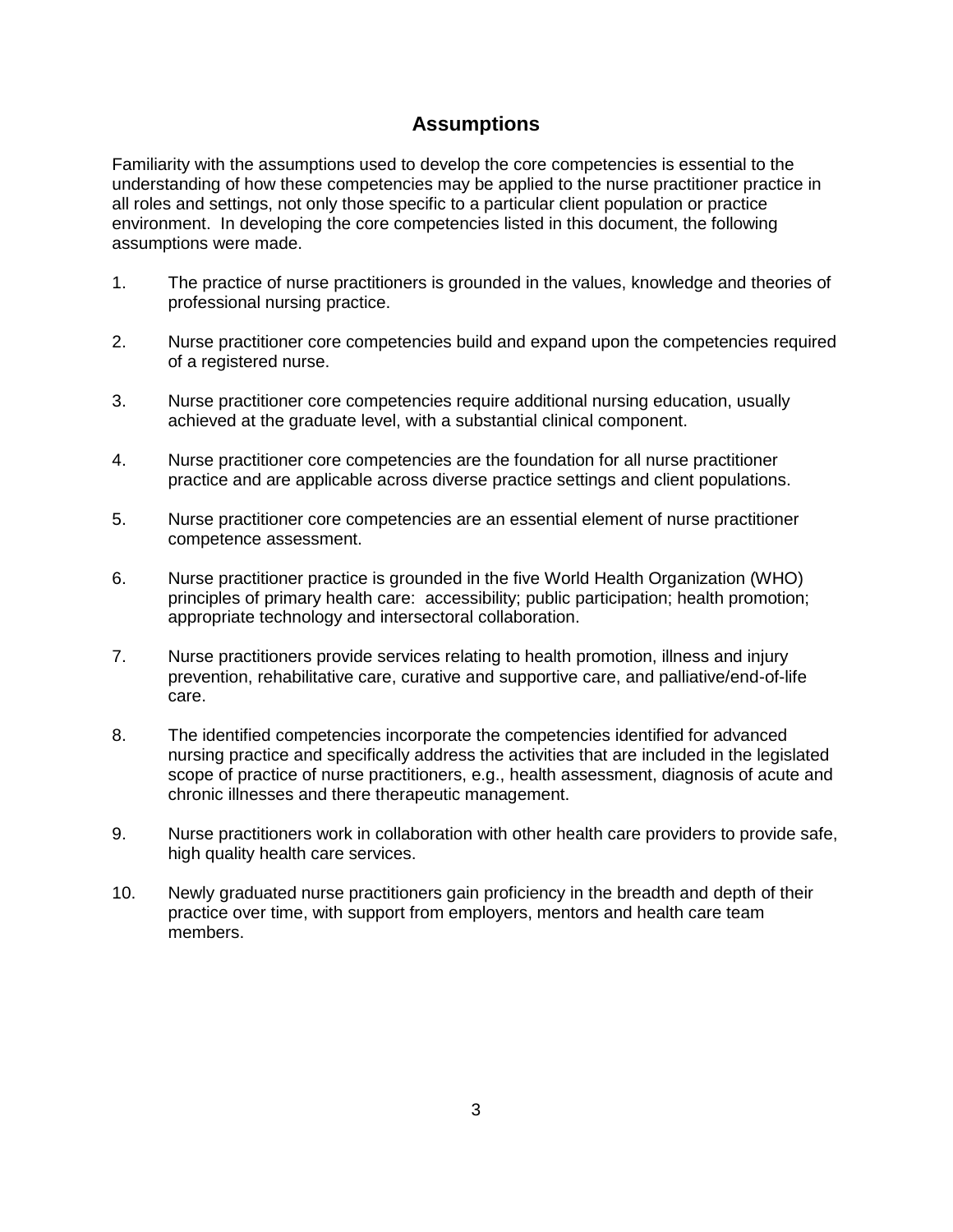## **I. Professional Role, Responsibility and Accountability**

This nurse practitioner competency encompasses the core competencies for the following four categories of advanced nursing practice: clinical practice; collaboration; consultation and referral; research and leadership (CNA, 2008). Nurse practitioner practice is characterized by the simultaneous interaction and blending of competencies at a level of complexity that reflects the nurse practitioner's highly developed critical thinking, clinical nursing experience and advanced education that incorporates a substantial clinical component.

The competencies listed below are fundamental to advanced nursing practice and integrated into practice by nurse practitioners. Therefore, the competencies listed in this category apply to each of the three other competency categories in this document: Health Assessment and Diagnosis; Therapeutic Management; and Health Promotion and Prevention of Illness and Injury.

#### **A. Clinical Practice**

- 1.1 Practices in accordance with federal and provincial legislation, professional and ethical standards and policy relevant to nurse practitioner practice;
- 1.2 Understands the changes in scope of practice from that of a registered nurse and the ways these changes affect responsibilities and accountabilities when assuming the reserved title and scope of practice of a nurse practitioner;
- 1.3 Incorporates knowledge of diversity, cultural safety and the determinants of health in assessment, diagnosis and therapeutic management of the client and the evaluation of outcomes;
- 1.4 Incorporates knowledge of developmental and life stages, pathophysiology, psychopathology, epidemiology, environmental exposure, infectious diseases, determinants of health, behavioral sciences, demographics and family process when performing health assessment, making diagnoses and providing overall therapeutic management;
- 1.5 Incorporates knowledge of the clinical manifestations of normal health events, acute illness/injuries, chronic diseases, co-morbidities and emergency health needs, including the effects of multiple etiologies in assessment, diagnosis and therapeutic management of the client and the evaluation of outcomes;
- 1.6 Integrates the principles of resource allocation and cost-effectiveness in clinical decision-making;
- 1.7 Provides client diagnostic information and education that is relevant, theory-based and evidence-informed using appropriate teaching/learning strategies;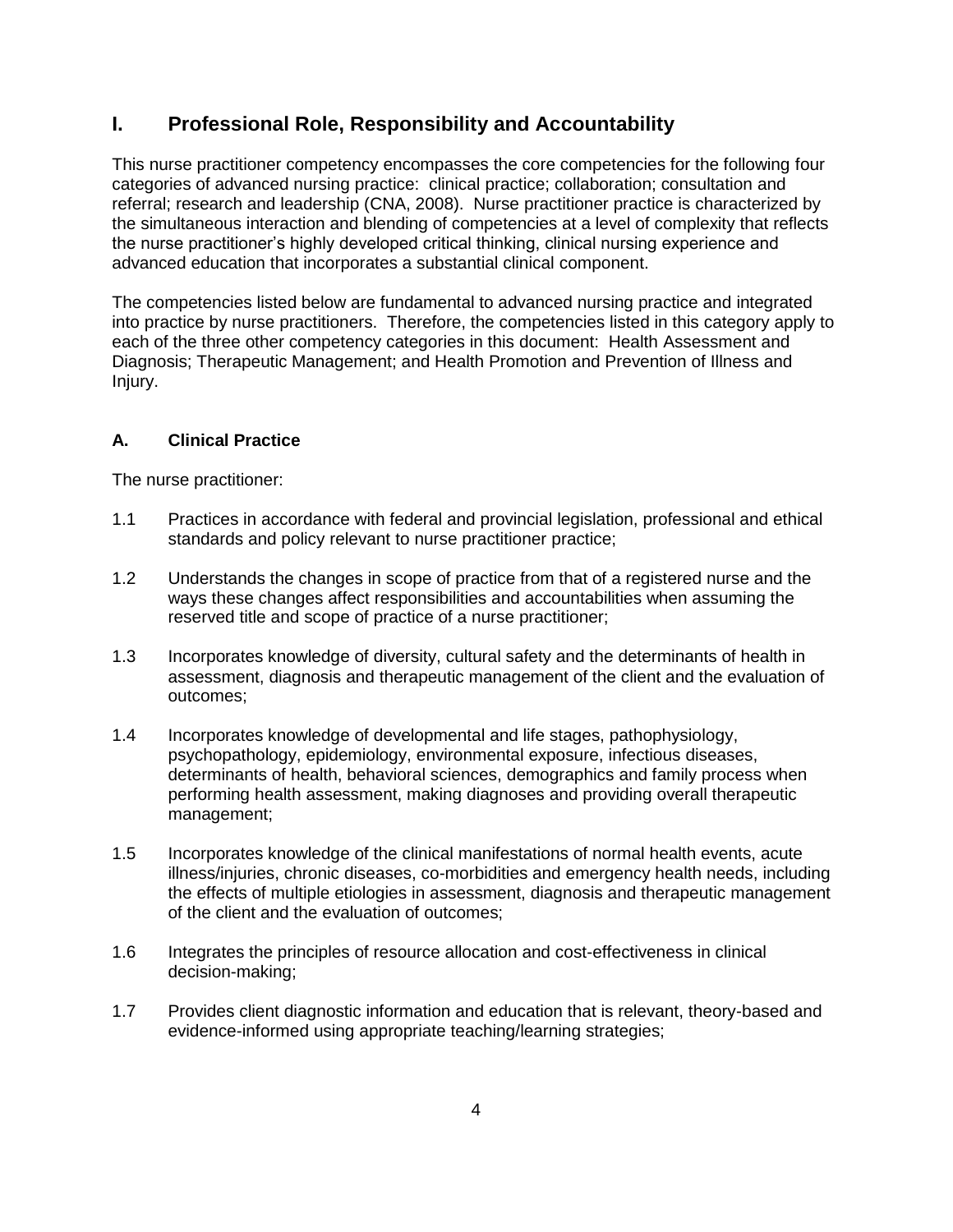- 1.8 Promotes safe client care by mitigating harm and addressing immediate risks for clients and others affected by adverse events and near misses;
- 1.9 Discloses the facts of an adverse event to the client, and reports adverse events to appropriate authorities, in keeping with relevant legislation and organizational policies;
- 1.10 Documents clinical data, assessment findings, diagnoses, plan of care, therapeutic intervention, client responses and clinical rationale in a timely and accurate manner;
- 1.11 Adheres to federal and provincial legislation, policies and standards related to privacy, documentation and information management (this applies to verbal, written or electronic records);
- 1.12 Engages in ongoing professional development and accepts personal responsibility for maintaining nurse practitioner competence.

#### **B. Collaboration, Consultation and Referral**

The nurse practitioner:

- 1.13 Consults with and/or refers clients to other health care providers at any point in the care continuum when the client's condition is not within nurse practitioner scope of practice or the individual nurse practitioner's competence;
- 1.14 Acts as a consultant and/or refers and accepts referrals from health care providers, community agencies and allied non-health care professionals;
- 1.15 Advocates for clients in relation to therapeutic intervention, health care access, the health care system and policy decisions that affect health and quality of life;
- 1.16 Collaborates with members of the health care team to provide and promote interprofessional client-centered care at the individual, organizational and systems levels;
- 1.17 Collaborates with members of the health care team to promote and guide continuous quality improvement initiatives at the individual, organizational and systems levels;
- 1.18 Applies advanced knowledge and skills in communication, negotiation, coalition building, change management, and conflict-resolution including the ability to analyze, manage and negotiate conflict.

#### **C. Research**

The nurse practitioner:

1.19 Engages in evidence-informed practice by critically appraising and applying relevant research, best practice guidelines and theory when providing health care services;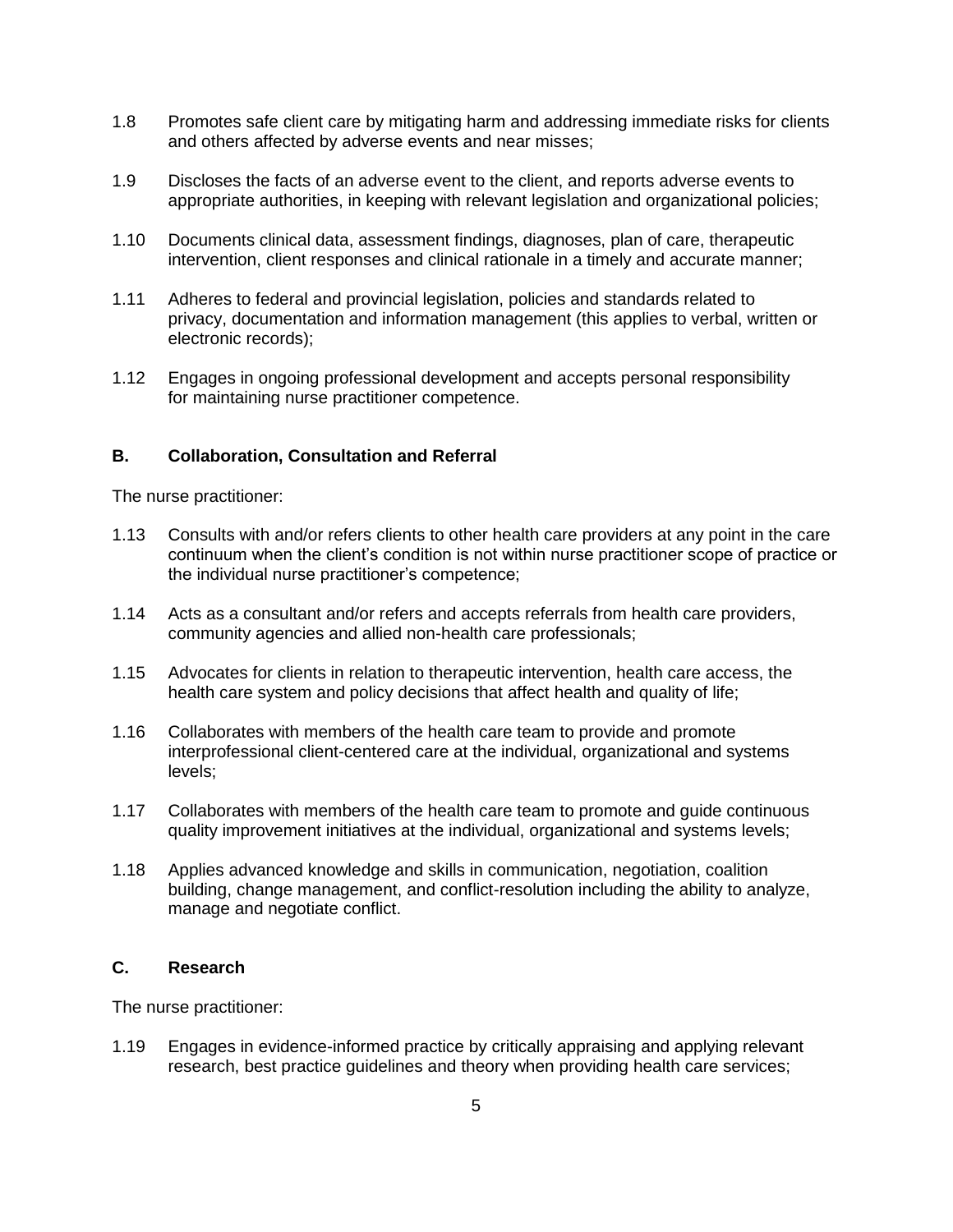- 1.20 Develops, utilizes and evaluates processes within the practice setting to ensure that clients receive coordinated health services that identify client outcomes and contribute to knowledge development;
- 1.21 Identifies and implements research-based innovations for improving client care at the individual, organizational and systems levels;
- 1.22 Identifies, collects data on and evaluates the outcomes of nurse practitioner practice for clients and the health care system;
- 1.23 Collaborates with other members of the health care team or community to identify research opportunities, to conduct and/or support research;
- 1.24 Acts as a change agent through knowledge, translation and dissemination of new knowledge that may include formal presentations, publication, informal discussions and the development of best practice guidelines and policies.

#### **D. Leadership**

- 1.25 Provides leadership in the management of clinical care and is a resource person, educator and role model;
- 1.26 Acts as a preceptor, mentor and coach to nursing colleagues, other members of the health care team and students;
- 1.27 Articulates and promotes the role of the nurse practitioner to clients, other health care providers, social and public service sectors, the public, legislators and policymakers;
- 1.28 Provides leadership in the development and integration of the nurse practitioner role within the health care system;
- 1.29 Advocates for and participates in creating an organizational environment that supports safe client care, collaborative practice and professional growth;
- 1.30 Guides, initiates and provides leadership in the development and implementation of standards, practice guidelines, quality assurance, and education and research initiatives;
- 1.31 Guides, initiates and provides leadership in policy-related activities to influence practice, health services and public policy.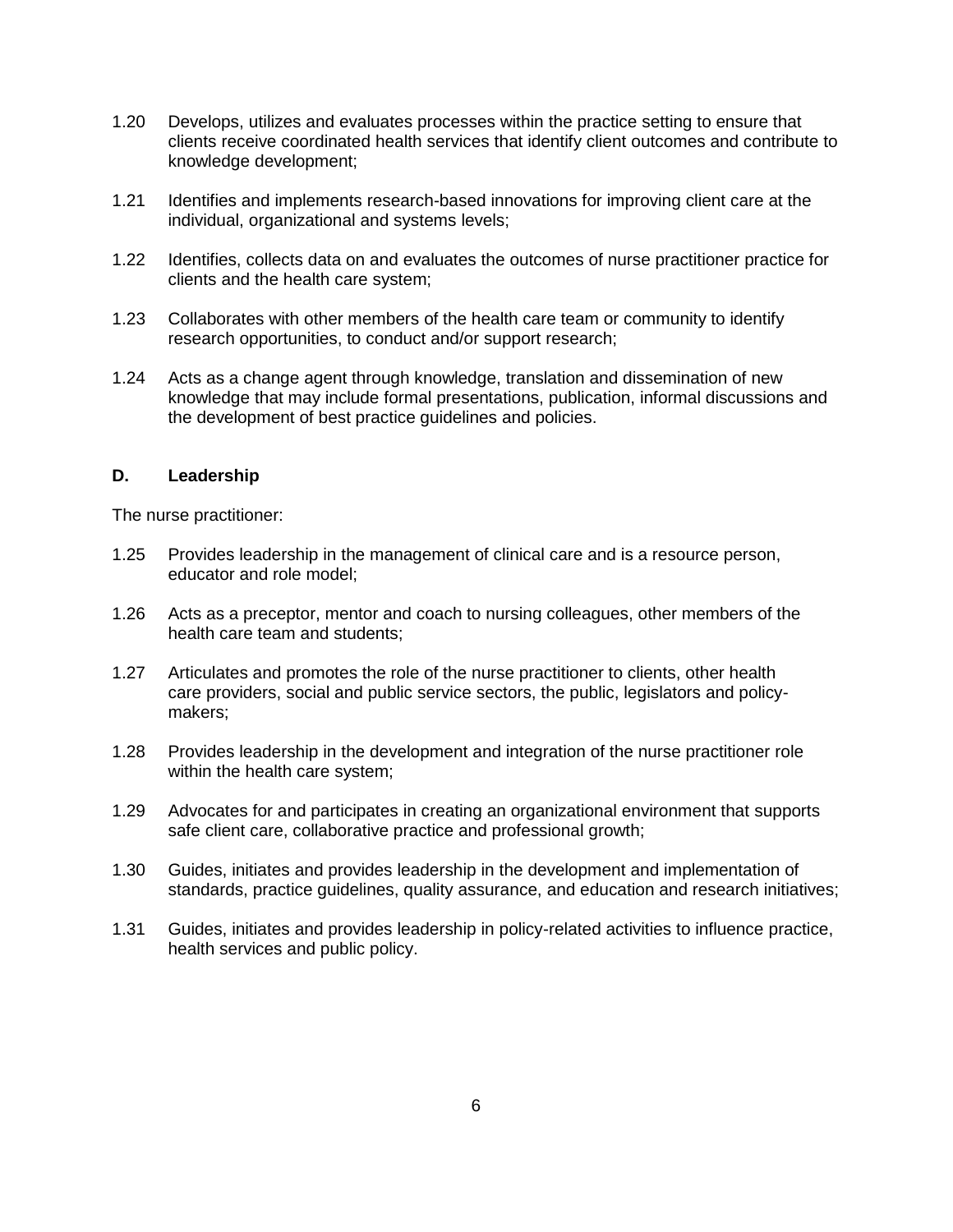## **II. Health Assessment and Diagnosis**

The nurse practitioner integrates a broad knowledge base and critical appraisal to obtain the required information for determining diagnoses and client needs. Throughout the process, the nurse practitioner works collaboratively with the client to identify and mitigate health risks, promote understanding of health issues and support healthy behaviours.

- 2.1 Performs a focused health assessment and/or an advanced comprehensive health assessment, using and adapting assessment tools and techniques based on client needs and relevance to client stage of life;
- 2.2 Performs a complete or focused health history appropriate to client situation including physical, psychosocial, emotional, ethnic, cultural and spiritual dimensions of health;
- 2.3 Performs a complete or focused physical examination, and identifies and interprets normal and abnormal findings as appropriate to client presentation;
- 2.4 Synthesizes health assessment information using critical inquiry and clinical reasoning to diagnose health risks and states of health/illness;
- 2.5 Formulates differential diagnoses through the integration of client information, and evidence-informed practice;
- 2.6 Anticipates and diagnoses emergent, urgent and life-threatening situations;
- 2.7 Orders and/or performs screening and diagnostic investigations, interprets results using evidence-informed clinical reasoning and critical inquiry, and assumes responsibility for follow-up;
- 2.8 Diagnoses diseases, disorders, injuries, conditions and identifies health needs, while considering the client response to the health/illness experience;
- 2.9 Communicates with clients about health assessment findings and/or diagnosis, including outcomes and prognosis.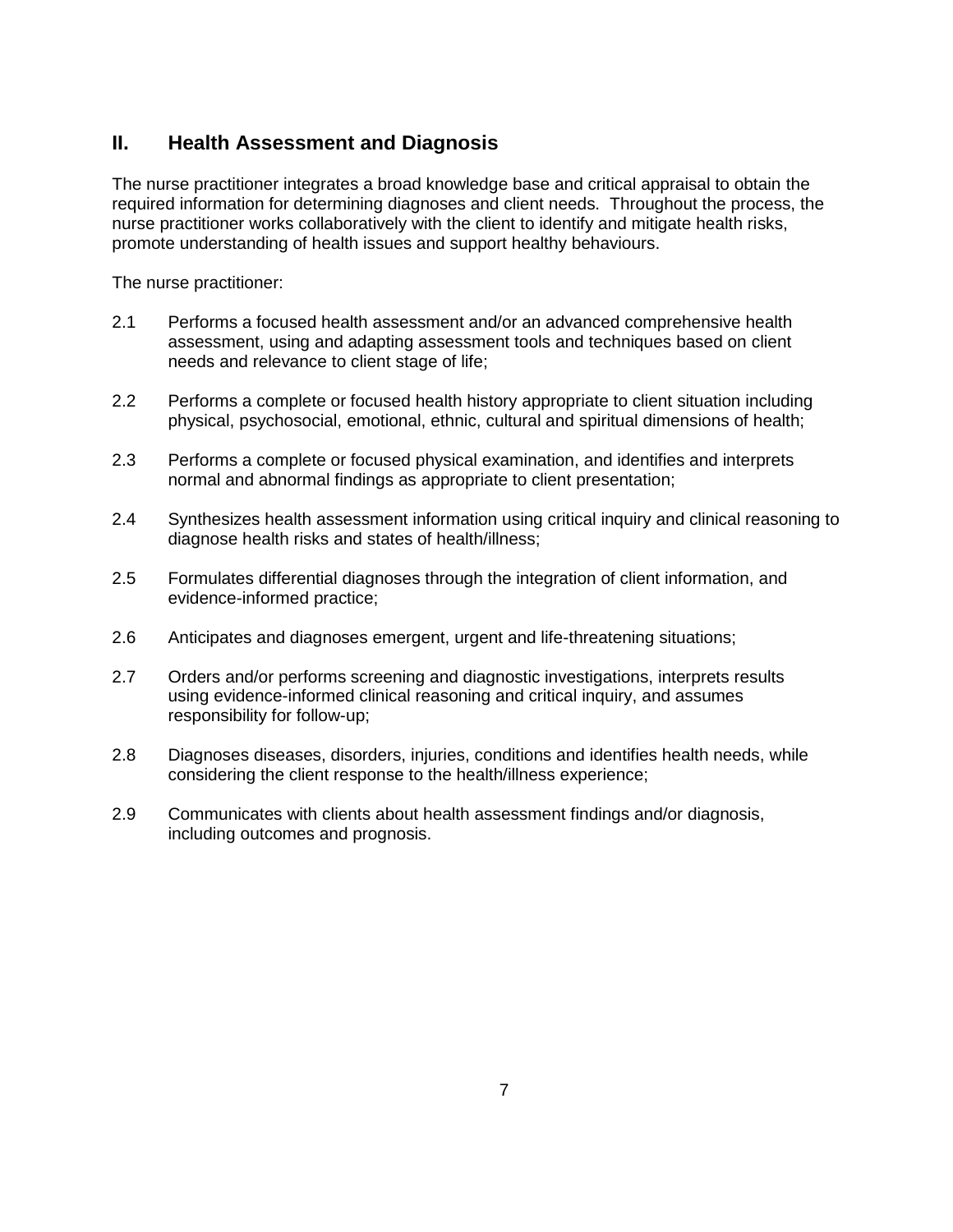#### **III. Therapeutic Management**

Nurse practitioners collaborate with clients to set priorities for the provision and overall coordination of care along the health/illness continuum. The nurse practitioner selects appropriate interventions from a range of non-pharmacological and pharmacological interventions to assist clients in restoring or maintaining functional, physiological and mental stability to achieve optimal client health.

- 3.1 Creates an environment in which effective communication of diagnostic and therapeutic intervention can take place;
- 3.2 Explores therapeutic options considering implications for the client through the integration of client information and evidence-informed practice;
- 3.3 Determines care options and initiates therapeutic interventions in collaboration with clients, while considering client perspectives, feasibility and best outcomes;
- 3.7 Coordinates and facilitates client care with other health-care providers, agencies and community resources;
- 3.8 Performs invasive/non-invasive procedures for the clinical management and/or prevention of disease, injuries, disorders or conditions;
- 3.9 Prescribes pharmacotherapy based on the client's health history, disease, disorder, condition and stage of life and individual circumstances;
- 3.10 Applies knowledge of pharmacotherapy and evidence-informed practice in prescribing, monitoring and dispensing drugs;
- 3.11 Counsels clients on medication therapy, benefits, potential side effects, interactions, importance of compliance and recommended follow-up;
- 3.4 Initiates interventions for the purpose of stabilizing clients in emergent, urgent and lifethreatening situations;
- 3.5 Supports, educates, coaches and counsels clients regarding diagnoses, prognoses, and self-management including their personal responses to diseases, disorders, conditions, injuries, risk factors, lifestyle changes and therapeutic interventions;
- 3.6 Promotes client self-efficacy in navigating the health-care system and in identifying and accessing the necessary resources;
- 3.12 Demonstrates awareness of, and is mindful of, marketing strategies used to promote health products, medical devices, medications, alternative therapies and health programs;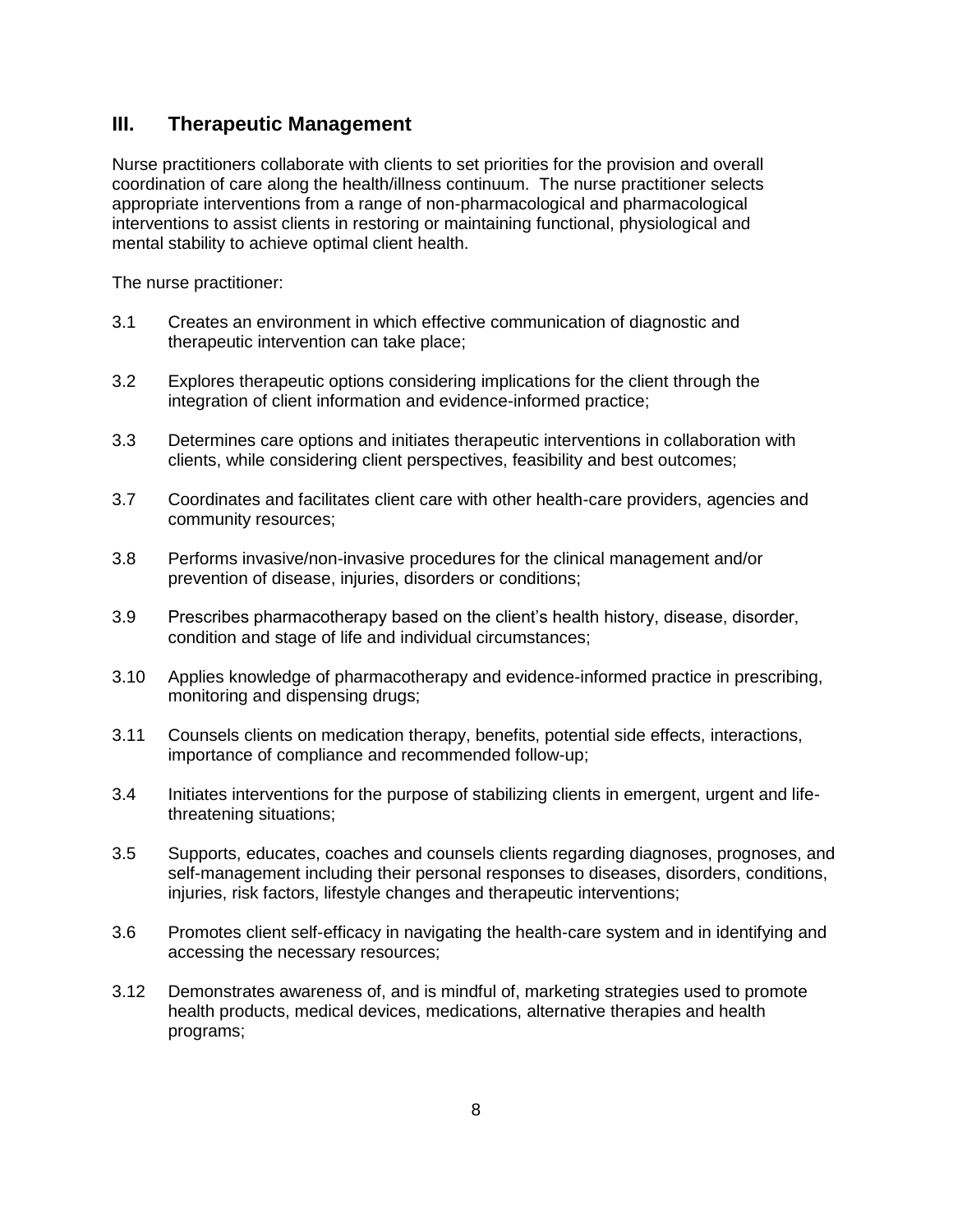- 3.13 Intervenes, as appropriate, when potential or actual problematic substance use and/or misuse of drugs, including complementary and alternative therapies, are identified;
- 3.14 Prescribes and/or dispenses drugs in accordance with provincial and/or federal standards and legislative requirements;
- 3.15 Uses an evidence-informed approach in the selection or consideration of complementary and alternative therapies and considers the benefits and risks to clients' health and safety;
- 3.16 Collaborates with clients in monitoring their response to therapeutic intervention(s) and adjusting interventions, as needed;
- 3.17 Monitors, evaluates and revises the plan of care and therapeutic intervention, based on current evidence-informed practice and on client goals, preferences, health status and outcomes.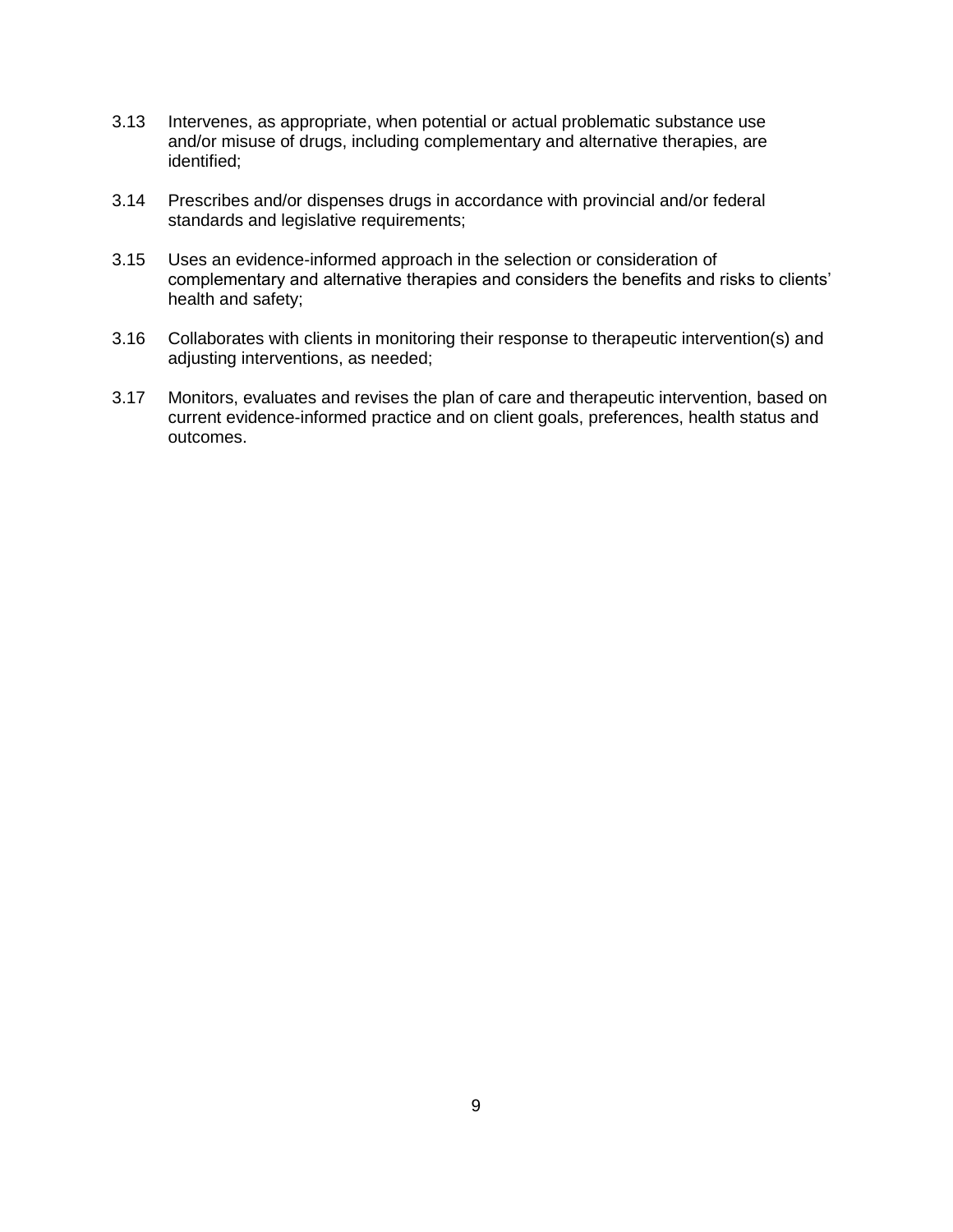# **IV. Health Promotion and Prevention of Illness and Injury**

Nurse practitioners in all practice settings focus on improving and restoring health. The nurse practitioner leads or collaborates with other health-care team members, other sectors and/or the community by participating in initiatives that promote health and reduce the risk of complications, illness and injury for their individual clients, client groups and/or the population as a whole.

- 4.1 Assesses, identifies, and critically analyzes information from a variety of sources to determine client and/or population trends and patterns that have health implications;
- 4.2 Initiates or participates in the development of strategies to address identified client and/or population health implications;
- 4.3 Initiates or participates in the design of services/interventions for health promotion, health protection and the prevention of injury, illness, disease and complications;
- 4.4 Initiates or participates in the development and implementation of evaluation processes, including identification of indicators for ongoing monitoring of strategies, services and interventions.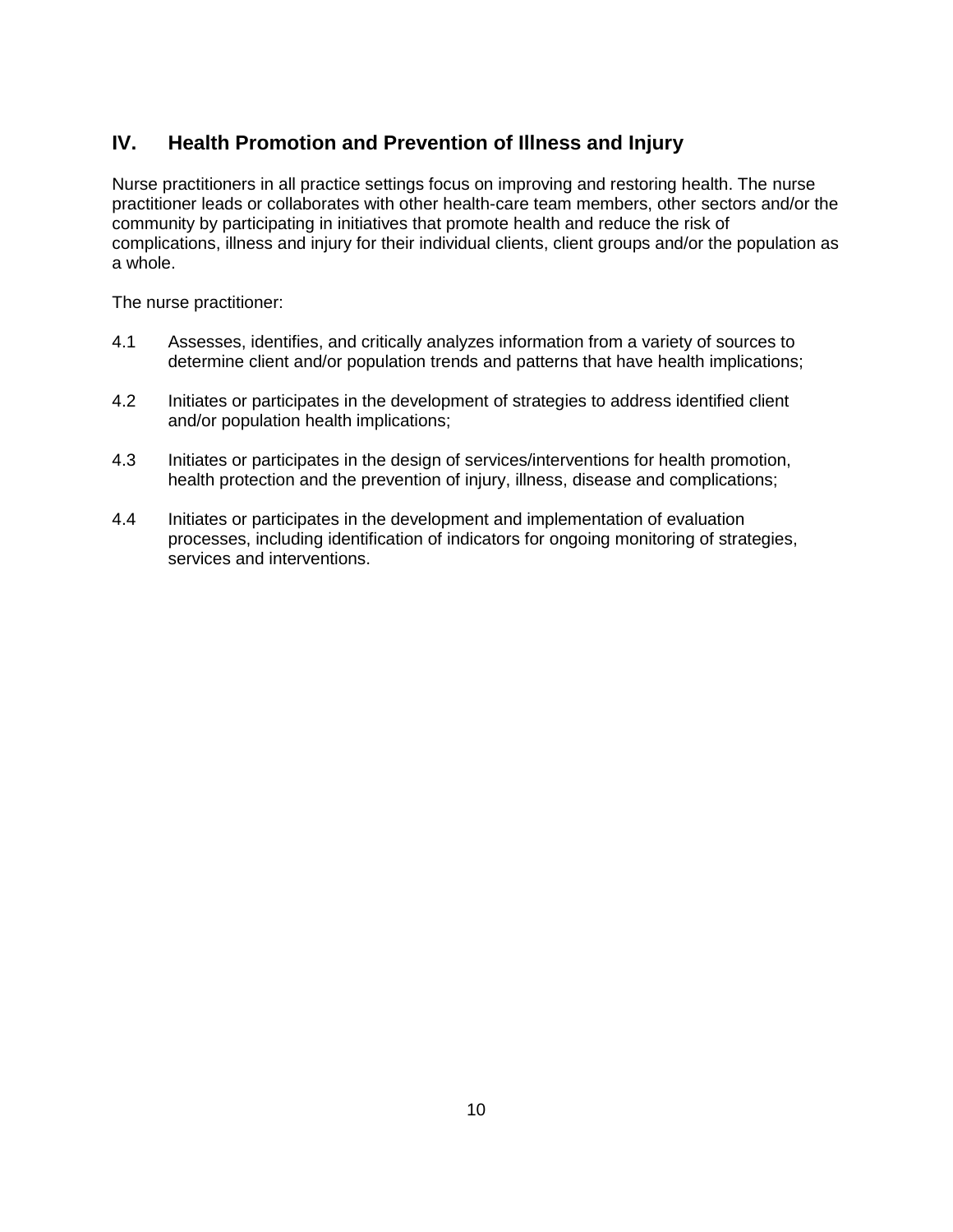#### **Glossary of Terms**

**Accountability -** The obligation to answer for the professional, ethical and legal responsibilities of one's activities and duties.

**Advanced Nursing Practice -** An umbrella term describing an advanced level of clinical nursing practice that maximizes the use of graduate educational preparation, in-depth nursing knowledge and expertise in meeting the health needs of individuals, families, groups, communities and populations. It involves analyzing and synthesizing knowledge, understanding, interpreting and applying nursing theory and research, and developing and advancing nursing knowledge and the profession as a whole.

**Adverse Event -** An event that results in unintended harm to the client and is related to the care and/or service provided to the client rather than the patient's underlying condition.

**Advocate -** Actively supporting a right and good cause; supporting others in speaking for themselves, or speaking on behalf of those who cannot speak for themselves.

**Attributes -** Characteristic qualities that include, but are not limited to attitudes, values and beliefs.

**Client -** The beneficiary of care; may be an individual, family, group, population or entire community.

**Collaboration -** Client care involving joint communication and decision-making processes between the client, nurse practitioner and other members of a health-care team who work together to use their separate and shared knowledge and skills to provide optimum clientcentered care. The health-care team works with clients toward identified health outcomes, while respecting the unique qualities and abilities of each member of the group or team.

**Collaborate -** Building consensus and working together on common goals, processes and outcomes.

**Competence -** The integrated knowledge, skills, judgment and attributes required of a registered nurse to practice safely and ethically in a designated role and setting.

**Competencies -** The specific knowledge, skills and personal attributes required for a nurse practitioner to practice safely and ethically in a designated role and setting.

**Complementary and Alternative Therapies -** Those modalities or interventions that complement mainstream medicine, that are used to address clients' health needs across the continuum of health care, and that are not met by conventional approaches. Complementary therapies tend to be those that are used alongside traditional health care, while alternative therapies tend to be those used in place of traditional health care.

**Consultation -** Seeking the advice of others who have the required expertise.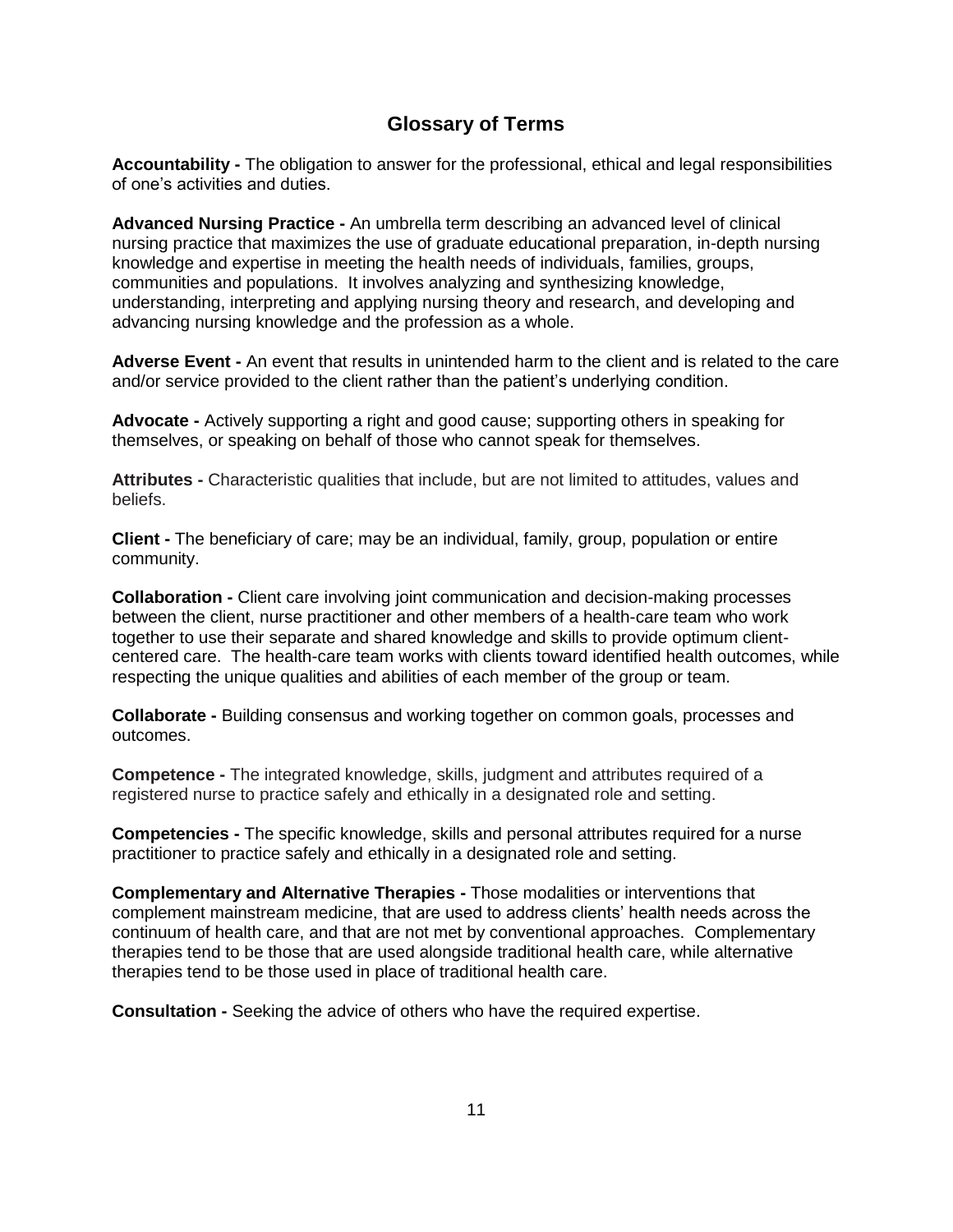**Critical Appraisal -** The process of systematically examining research evidence to assess its validity and reliability, results and relevance before using it to make an informed decision.

**Cultural Safety -** Cultural safety addresses power relationships between the service provider and the people who use the service. A manner that affirms responds and fosters the cultural expression of clients. This usually requires nurses to have undertaken a process of reflection on their own cultural identity and to have learned to practice in a way that affirms the culture of clients and nurses. Unsafe cultural practice is any action which demeans, diminishes or disempowers the cultural identity and well-being of people.

**Determinants of Health -** Definable entities that cause are associated with or induce health outcomes. These entities include health behaviours, lifestyles and coping abilities, biology, gender and genetics, income and social status, culture, education, employment and working conditions, access to appropriate health services and the physical environment.

**Disease and Injury Prevention -** Measures to prevent the occurrence of disease and injury, such as risk factor reduction, but also to arrest the progress and reduce the consequences of disease or injury once established.

**Diversity -** The variation between people in terms of a range of factors such as ethnicity, national origin, race, gender, ability, age, physical characteristics, religion, values, beliefs, sexual orientation, socio-economic class or life experiences.

**Evidence-Informed Practice -** An approach to decision-making in which the clinician conscientiously integrates critically appraised evidence, clinical practice experience, and knowledge of contextual factors in consultation with the patient, in order to decide upon the option that best suits the patient's needs. Evidence may include, but is not limited to, published research, grey literature research, clinical practice guidelines, consensus statements, clinical experts, quality assurance and patient safety data.

**Health -** A state of complete physical, mental (spiritual) and social well-being, not merely the absence of disease.

**Health Promotion -** The process of enabling people to increase their control over health and improve their health. It not only embraces actions directed at strengthening the skills and capabilities of individuals, but also action directed toward changing social, environmental, political and economic conditions to alleviate their impact on public and individual health.

**Health Protection -** Activities in food hygiene, water purification, environmental sanitation, drug safety and other areas that eliminate as far as possible the risk of adverse consequences to health attributable to environmental hazards.

**Interprofessional Care -** The provision of comprehensive health service to patients by multiple health caregivers who work collaboratively to deliver quality care within and across settings.

**Near Miss -** An event with the potential for harm that did not result in harm because it did not reach the client due to timely intervention or good fortune (sometimes called a close call).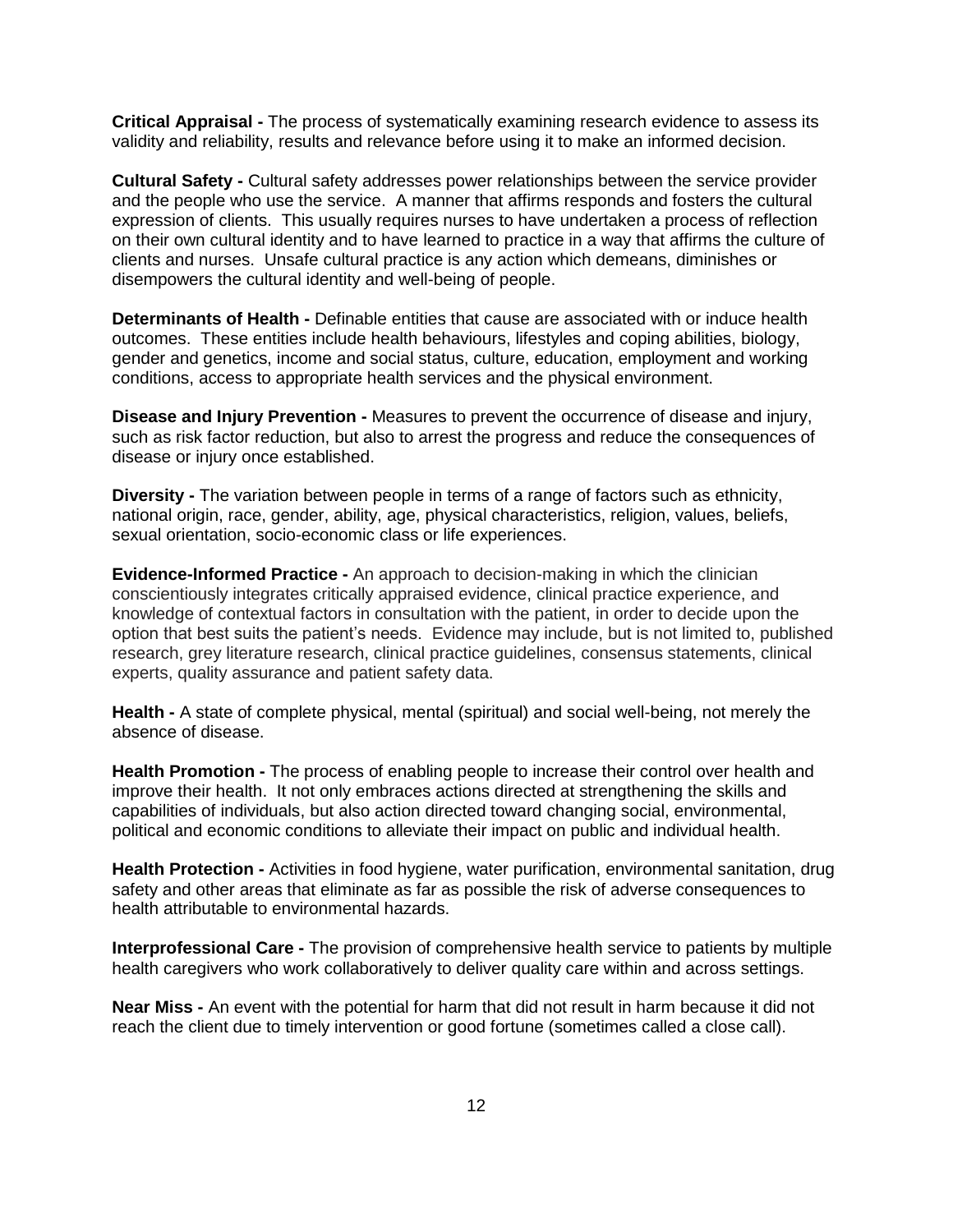**Pharmacotherapy -** Treatment and prevention of diseases, disorders and/or symptoms by means of drug therapy. This includes consideration of the characteristic interactions of a drug with the body in terms of its absorption, distribution, metabolism and excretion, and the interactions that may occur between drugs.

**Population Health -** Population health entails understanding the health of populations and the factors that influence health and health risks.

**Problematic Substance Use -** The use of a substance that negatively affects a person's work, or personal life (e.g. relationships, financial situation, problems with the law). In some individuals, it can develop into chemical dependency and/or addiction.

**Referral -** The practice of requesting a consultation or service from another health-care provider on behalf of a client.

**Safe Client Care -** Reduction or mitigation of unsafe acts within the health-care system, as well as through the use of best practices shown to lead to optimal patient outcomes.

**Scope of Practice -** The activities that nurses are educated and authorized to perform, as established through legislated definitions of nursing practice, complemented by standards, guidelines and policy positions issued by professional nursing bodies.

**Standard -** An authoritative statement that describes the required behaviour of every nurse and is used to evaluate individual performance.

**Therapeutic Management -** The pharmaceuticals, non-pharmaceuticals, therapies and interventions that nurse practitioners prescribe to provide health promotion and protection; disease prevention; and treatment of diseases, injuries, illnesses and conditions.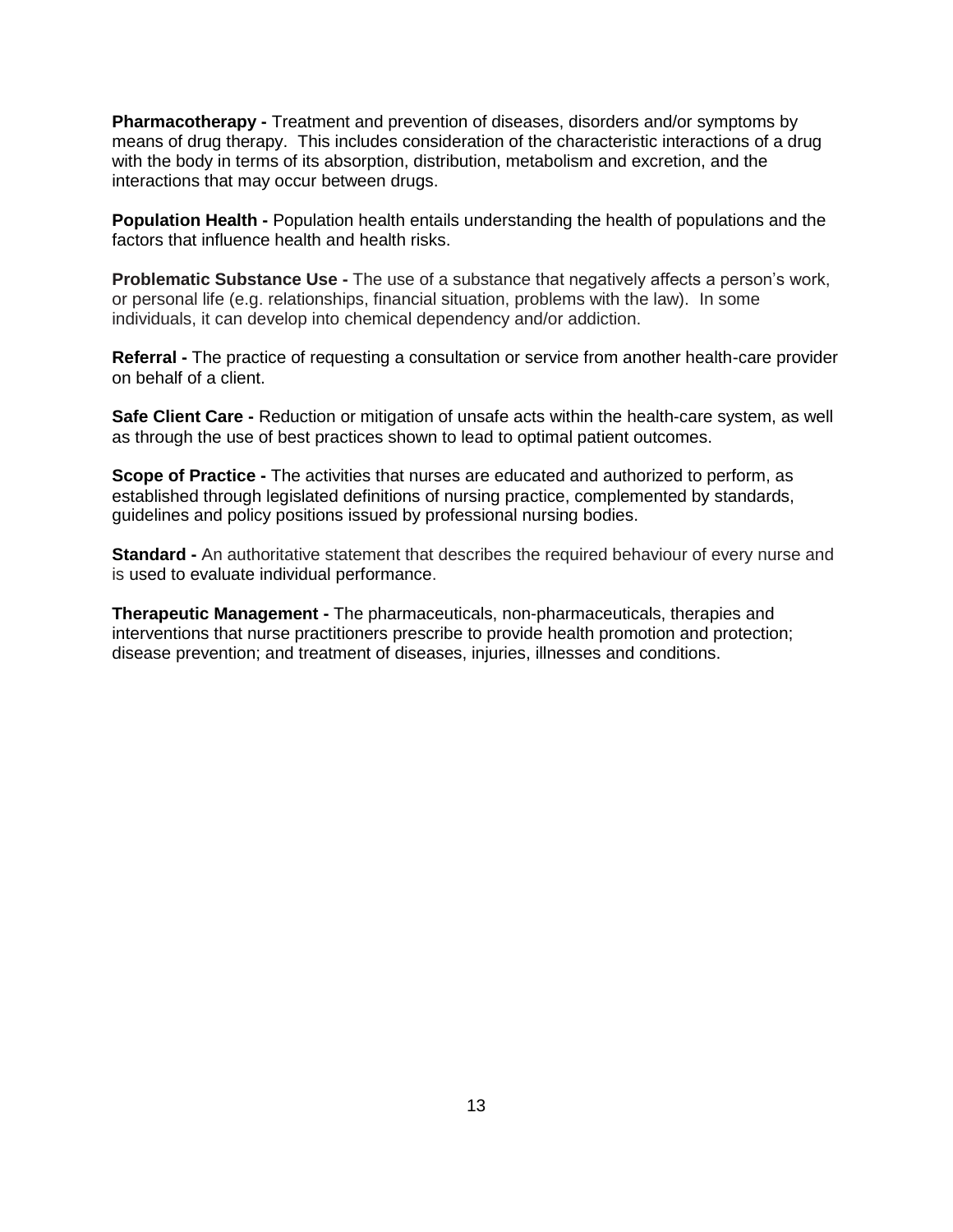#### **References**

Baker, G. R., et al. (2007). *Appendix B: Review of provincial, territorial and federal legislation and policy related to the reporting and review of adverse events in healthcare in Canada*. Canadian Patient Safety Institute. Retrieved April 23, 2009, from <http://www.patientsafetyinstitute.ca/French/toolsresources/ReportingAndLearning/> CanadianAdverseEventsReportingAndLearningSystem/Documents/CAERLS Consultation Paper AppendixB.pdf

Bandolier. Glossary: Evidence-based medicine. Retrieved April 23, 2009, from <http://www.medicine.ox.ac.uk/bandolier/booth/glossary/EBM.htm>

Canadian Nurses Association. (2005). *Canadian nurse practitioner core competency framework.* Ottawa: Author.

Canadian Nurses Association. (2008). *Advanced nursing practice: A national framework*. Ottawa: Author.

Canadian Nurses Association. (2008). *Code of ethics for registered nurses.* Ottawa: Author.

Canadian Nurses Association and Canadian Association of Schools of Nursing. (2004). *Joint position statement: Promoting continuing competence for registered nurses.* Ottawa: Authors.

Canadian Patient Safety Institute. (2008). *The safety competencies framework: Backgrounder.*  Retrieved April 22, 2009, from http:/www.patientsafetyinstitute.ca/English/education/safetyCompetencies/Pages/ Backgrounder.aspx

The Cochrane Collaboration. (2010). *Evidence-based healthcare.* Retrieved April 23, 2009, from <http://www.cochrane.org/docs/ebm.htm>

College of Registered Nurses of British Columbia. (December 2008). *Complementary and alternative health care* [Practice standard]. Retrieved April 23, 2009, Retrieved from <https://www.crnbc.ca/downloads/437.pdf>

College of Registered Nurses of Nova Scotia. (2008). *Problematic substance use in the workplace: A resource guide for registered nurses.* Halifax: Author.

College of Registered Nurses of Nova Scotia. (2009). *Nurse practitioner competencies.* Halifax: Author.

Ellis, J. R., & Hartley, C. L. (2005). *Managing and coordinating nursing care, 4th ed.* Philadelphia: Lippincott Williams & Wilkins.

Guyatt, G., Rennie, D., Meade, M. O., & Cook, D. (2008). *Users' guides to the medical literature: Essentials of evidence-based clinical practice*, 2nd Edition. New York: McGraw-Hill. Health Canada. *About primary health care .* Retrieved April 23, 2009, from [http://www.hcsc.](http://www.hcsc/) gc/hcs-sss/prim/about-apropos-eng.php